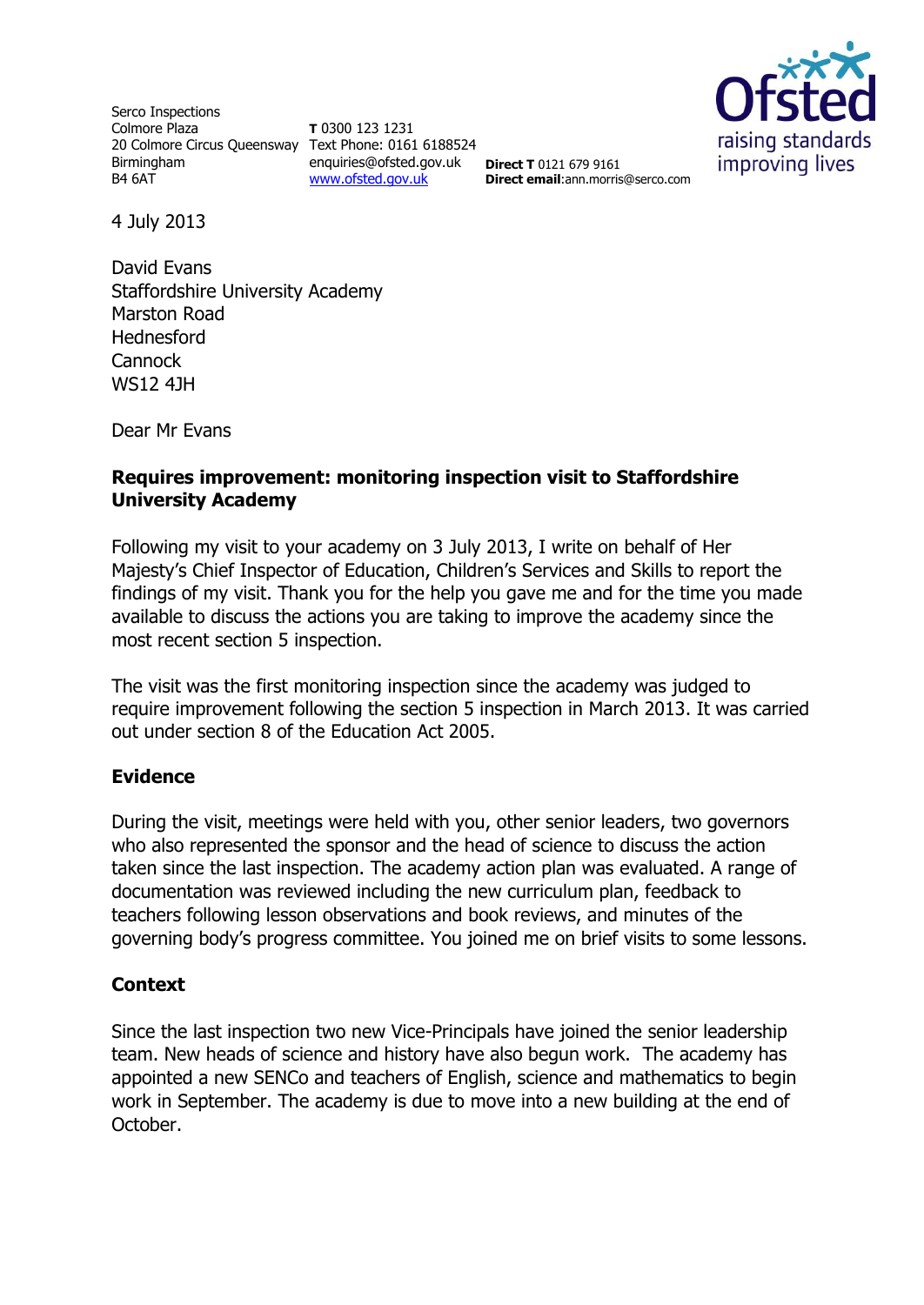

#### **Main findings**

Leadership capacity has been strengthened by recent appointments at senior and middle leadership level; this has given new drive and energy to deliver the Ofsted action plan targets. New systems and processes have been put in place to monitor the quality of teaching, the quality of work in students' books and the progress of students.

The weaknesses that were identified in the Key Stage 4 curriculum have been addressed. The option process was re-run and students were given the opportunity to study Spanish and take all three science subjects. Although only a small group of students chose to study Spanish, the academy are supporting that group and working to increase numbers in future years. The academy has also changed its strategy for entering students early for English and mathematics. Students will no longer be entered early for English. Students in mathematics will still sit the examination at the end of Year 10 but they will continue to study mathematics in Year 11 to try and improve their grade.

All teachers have received training on strategies to improve questioning and encourage group work. They then had an opportunity to share their best practice and demonstrate the impact of the training by identifying their 'star' lessons for observation by other teachers and senior leaders. Arrangements to support wider aspects of teaching and learning through the deployment of a team of staff coaches are planned for September. A new academy-wide marking policy has been agreed with staff and is due to be implemented from September, adopting a more consistent approach to correcting students' work and giving them advice on how to improve.

There is an increased range of courses available to sixth form students, particularly targeted at students who would benefit from a more vocational curriculum. At the end of this year more students intend to stay on in the sixth form between Year 12 to Year 13 as a result of better advice and guidance. From next year the academy will no longer be working collaboratively with other local schools in delivering the sixth form curriculum; senior leaders believe this will allow them to better ensure high quality provision without reducing the pathways available to students.

The post-Ofsted action plan is very thorough. Targets are broken down into small measurable steps with success criteria that enable governors to identify when the target has been completed. However, this plan only runs for the summer term and longer term plans are less well-defined.

Governors continue to monitor the academy closely. They insist on accessible data which they use well to ask probing questions and identify concerns. Governors are committed to keeping the pace of improvement high and have organised their committees to ensure that this is the case.